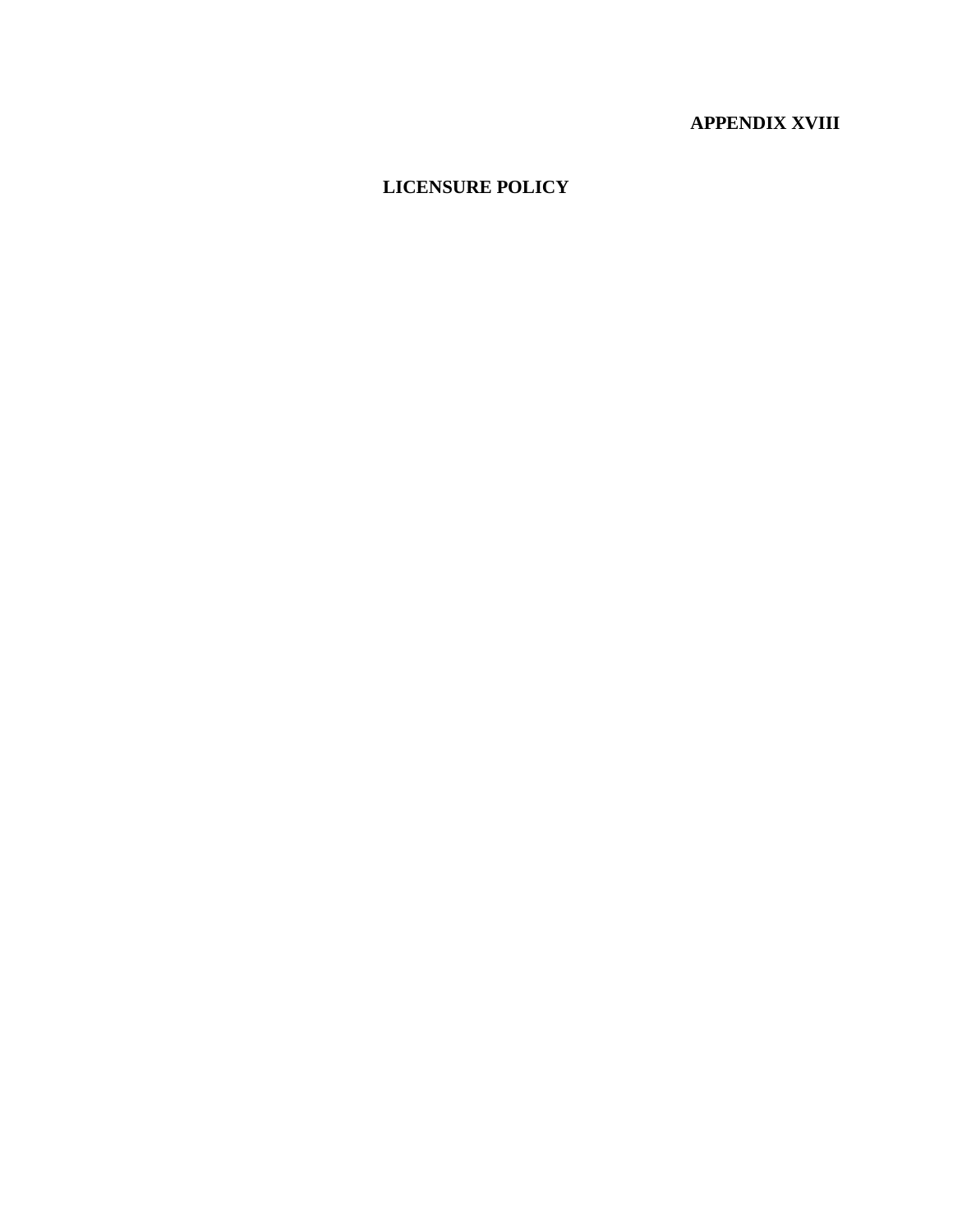## Morehouse School of Medicine School Policy

**Subject** \_\_Academic Affairs\_\_ **Coding** \_01-20-30:00\_ **Page** \_\_ 1 \_\_Of \_\_ 1\_\_\_\_

**Title** Licensure Requirements – Clinical Staff **Effective** 01/07 **Revision** \_ 00\_\_

## **PURPOSE:**

To determine compliance with medical licensure requirements for all employees of Morehouse School of Medicine (MSM) and its affiliates.

#### **RESPONSIBILITY**:

Under the dean and Senior Vice president for Academic Affairs, all Department Chairs and the Executive Director of Morehouse Medical Associates (MMA) shall ensure compliance and implementation of this policy.

## **POLICY:**

All Morehouse School of Medicine physicians must comply with Georgia Code # 43-34-26. Follow link to Georgia Code regarding Practicing Medicine without a License:

[http://www.legis.state.ga.us/cgi-bin/gl\\_codes\\_detail.pl?code=1-1-1](http://search.myway.com/search/redirect.jhtml?qid=3D12FBC368C40FAE3DFB666590BEDFBF&action=pick&pn=1&searchTerm=state+of+georgia+code&ptnrS=SY&st=sb&cb=SY&pg=GGmain&ord=0&redirect=http%3A%2F%2Fwww.legis.state.ga.us%2Fcgi-bin%2Fgl_codes_detail.pl%3Fcode%3D1-1-1&ct=AR)

(This link will automatically transfer to the LexisNexis site to search the Georgia State Code without a required login. Enter the code number (43-34-26) in the box, then click search)

The Code # 43-34-26 states, [in part], "If any person...shall attach the title 'MD', ...'Doctor', …alone or in connection with other words…and shall not in any of these cases then possess a valid license to practice medicine under the laws of this state, he shall be deemed to be practicing medicine without complying with this chapter and shall be deemed in violation of this chapter."

MSM, its employees, faculty adjuncts and its affiliates in Georgia will comply with all applicable federal and state laws and the Medical Practice Act of the State of Georgia. It shall be the responsibility of the physician member to timely renew and maintain an active Georgia physician license.

State licensure or evidence of application for licensure shall be assured prior to being awarded a full time faculty appointment and shall be verified as a part of any subsequent reappointment process in conjunction with the policies established by the MSM Board of Trustees. Please follow the link below to the Composite State Board of Medical Examiners (CSBME) for General Information About the Application Process:

[http://medicalboard.georgia.gov/00/channel\\_modifieddate/0,2096,26729866\\_27815308,00.html](http://medicalboard.georgia.gov/00/channel_modifieddate/0,2096,26729866_27815308,00.html)

All members of the physician faculty and clinical staff of Morehouse School of Medicine who